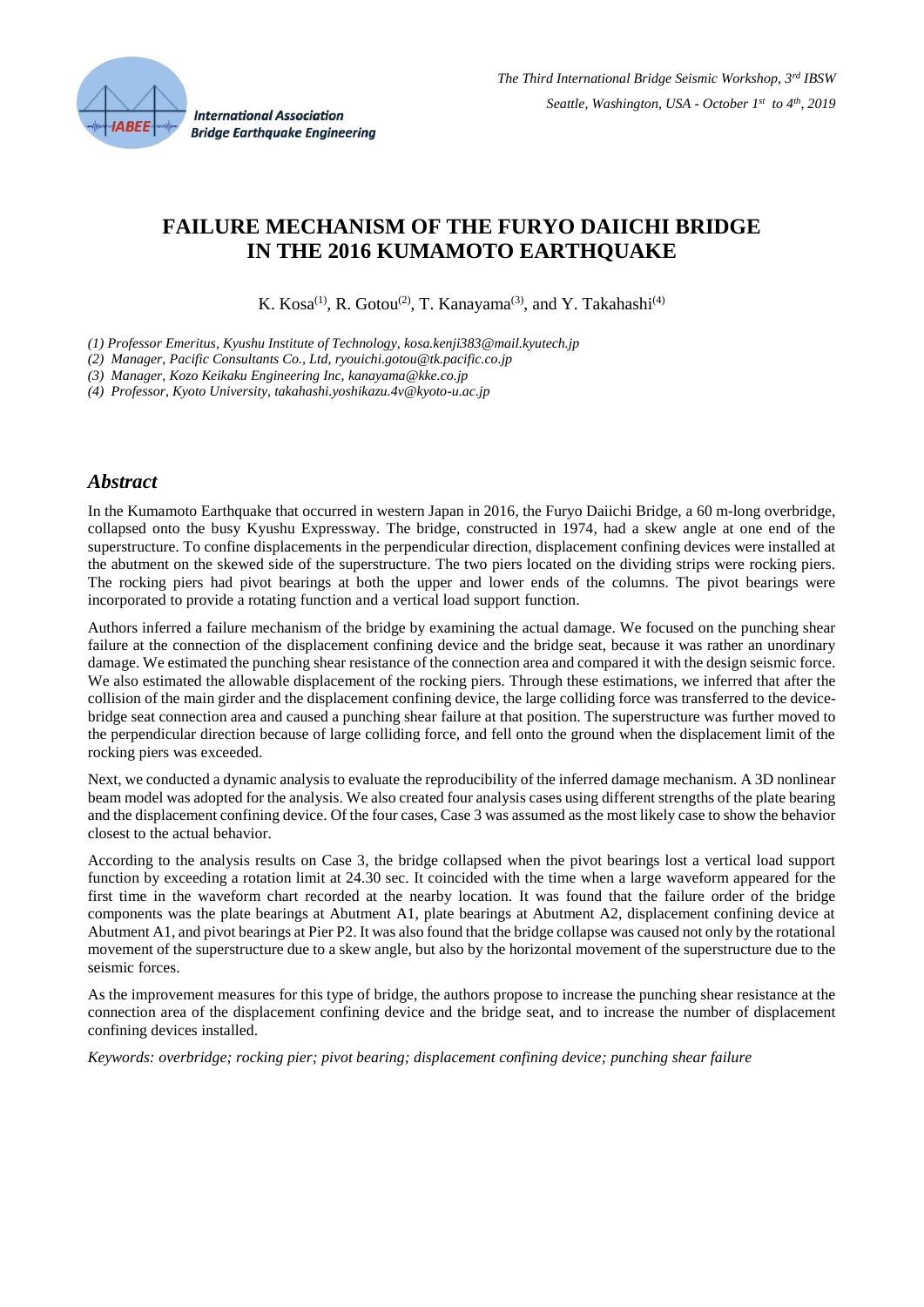# **1. Introduction**

The Kumamoto Earthquake occurred in Kyushu Island of Japan on April 16, 2016. Earthquake ground motion with a moment magnitude of 7.0 (Mw) caused serious damage to a number of bridges. One of the damaged bridges is the Furyo Daiichi Bridge in Kumamoto Prefecture. It was an overbridge crossing over the Kyushu Expressway. The bridge collapsed onto the expressway due to large displacements to the perpendicular direction, and it seriously hampered the transport of emergency materials.

The Furyo Daiichi Bridge was constructed in 1974. It was a three-span continuous prestressed concrete hollow slab bridge, about 60 m in length and 8.5 m in width. The bridge was built on two rocking piers. The rocking piers had pivot bearings at both the upper and lower ends of the columns. Displacement confining devices were installed at the abutment to restrict perpendicular displacements of the superstructure. The bridge is considered to have collapsed when one of the displacement confining devices fell off and pivot bearings lost their functions.

In this paper, we firstly show the damage occurred to the Furyo Daiichi Bridge. Secondly, we estimate a possible damage mechanism inferred from the sustained damage. Lastly, we perform dynamic analysis to identify an actual failure mechanism and propose improvement measures for the bridge.

## **2. State of damage**

The Furyo Daiichi Bridge overcrossing the Kyushu Expressway had two abutments (A1, A2) and two rocking piers (P1, P2). The rocking piers had pivot bearings that play a rotating function and a vertical load support function. Displacement confining devices were installed on both sides of the main girder at Abutment A1 only, because the bridge was skewed (60°) at this position. The displacement confining devices were square-shaped  $(1\times1\times0.4$  m) reinforced concrete blocks anchored to the bridge seat as an added structure. They were expected to confine displacements in the perpendicular direction.

According to the West Nippon Expressway Company, the displacement confining device on the north side was damaged when a foreshock (Mw 6.2) occurred two days earlier. The bridge showed slight displacement at the time. But, when the main shock (Mw 7.0) came two days later, the bridge collapsed to the ground.

Photo 1 shows the collapsed portion of the bridge near Abutment A1. Photo 2 shows the damage to the displacement confining device. Fig. 1 gives a plan view of the Furyo Daiichi Bridge before and after the earthquake.

As shown in Fig. 1, the bridge was displaced to the north about 5 m at Abutment A1 and about 3 m at Abutment A2. It is considered that the skewed superstructure made a rotating movement to the north and collided against the displacement confining device. A punching shear failure occurred at the connection area of the confining device and the bridge seat, forcing the device and the superstructure to fall off, as seen in Photo 2. Unlike Abutment A1, a displacement confining device was not installed at Abutment A2 as there was no skew angle at that position. Considering the fact that the rocking piers are vulnerable to movements, we can point out that the displacement confining devices of this bridge were not sufficient to resist large movements in the axial and perpendicular directions.

### **3. Evaluation of deformation behavior**

This bridge suffered unordinary damage, namely, a punching shear failure occurred at the connection area of the displacement confining device and the bridge seat, as seen in Photo 2. To evaluate the behavior of the connection area, we derived two different punching shear resistances of the area and compared them with the design seismic force. For this calculation, two typical shear stress values specified in Japan's Bridge Specifications were used [1].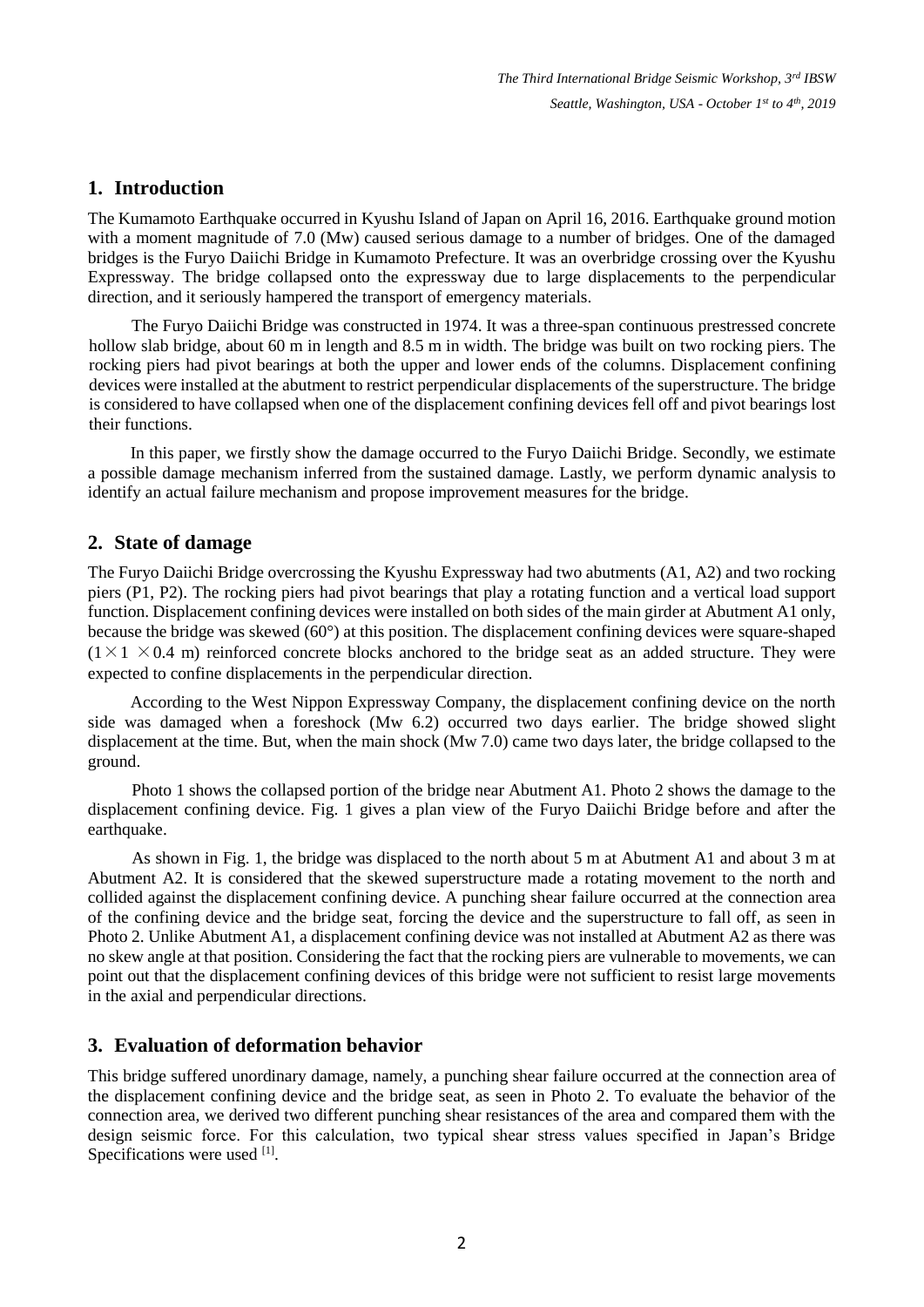One is the shear stress specified for bridge seat calculation ( $\tau$  c=0.22N/mm<sup>2</sup>). The other is the shear stress specified for the punching shear resistance calculation of various bridge portions ( $\tau$  c=0.85  $N/mm^2$ ).

3.1 Calculation of punching shear resistance using 0.22 N/mm<sup>2</sup>

The punching shear resistance of concrete (Vc) at the connection area is calculated as 933 kN from Eq. (1) if the shear stress value  $0.22$  N/mm<sup>2</sup> is adopted.

$$
Vc = \tau c \cdot Ac \tag{1}
$$

where, τc: shear stress of concrete, 0.22 N/mm<sup>2</sup>

Ac: resisting area of concrete

The total resisting area of concrete is  $4,242,000$  mm<sup>2</sup> from Ac = A1 + A2 + A3 in Fig. 2.

The punching shear resistance of reinforcing steel (Vs) at the connection area is calculated as 143 kN from Eq. (2).

$$
V_s = \beta \cdot (1 - \text{hi}/\text{da}) \cdot \sigma s y \cdot \text{As}
$$
 (2)

where,  $\beta$ : correction factor, 0.5

hi: depth of reinforcing steel from the surface of the bridge seat,150 mm

 da: length from the center of the anchor bolt in the back row to the edge of the bridge seat, 1,000 mm σsy: yield point of reinforcing steel, 295 N/mm<sup>2</sup>

As: cross sectional area of reinforcing steel, the total cross sectional area of nine D13 reinforcing steels is adopted,  $114 \text{ mm}^2 (12.67 \times 9)$ .

Using Eq. (3), the punching shear resistance (V) of the connection area is calculated as 1,076 kN (equivalent to 1.7 Rd, where Rd is a dead load reaction).

$$
V = Vc + Vs
$$
 (3)

The values for Vc and Vs are 933 kN and 143 kN, respectively, from the earlier calculation.

3.2 Calculation of punching shear resistance using 0.85 N/mm<sup>2</sup>

As the shear stress value used in the above calculation is a conservative value to keep safety, we also used less conservative shear stress value for the punching shear resistance calculation.

The punching shear resistance of concrete (Vc) at the connection area is calculated as 3,606 kN from Eq. (1) if the punching shear stress  $0.85$  N/mm<sup>2</sup> is adopted. As for the punching shear resistance of reinforcing steel (Vs), 143 kN obtained in Subsection 3.1 is used. Then, the punching shear resistance (V) of the connection area becomes 3,749 kN from Eq. (3) (equivalent to 6.0 Rd, where Rd is a dead load reaction).

The derived punching shear resistance 3,749 kN is three times of 1,076 kN derived in Subsection 3.1. In other words, the connection area in Subsection 3.2 has three times larger punching shear resistance capacity than the connection area in Subsection 3.1.

3.3 Check against seismic forces

Here, we assume that the weight of the superstructure (w) is supported by the two displacement confining devices. Then, the design seismic force (Hs) is derived as 1,554 kN from Eq. (4).

$$
Hs = 3 \cdot kh \cdot W/2 \tag{4}
$$

where, kh: horizontal seismic coefficient, 0.15

W: weight of the superstructure estimated from the design drawing, 6,906 kN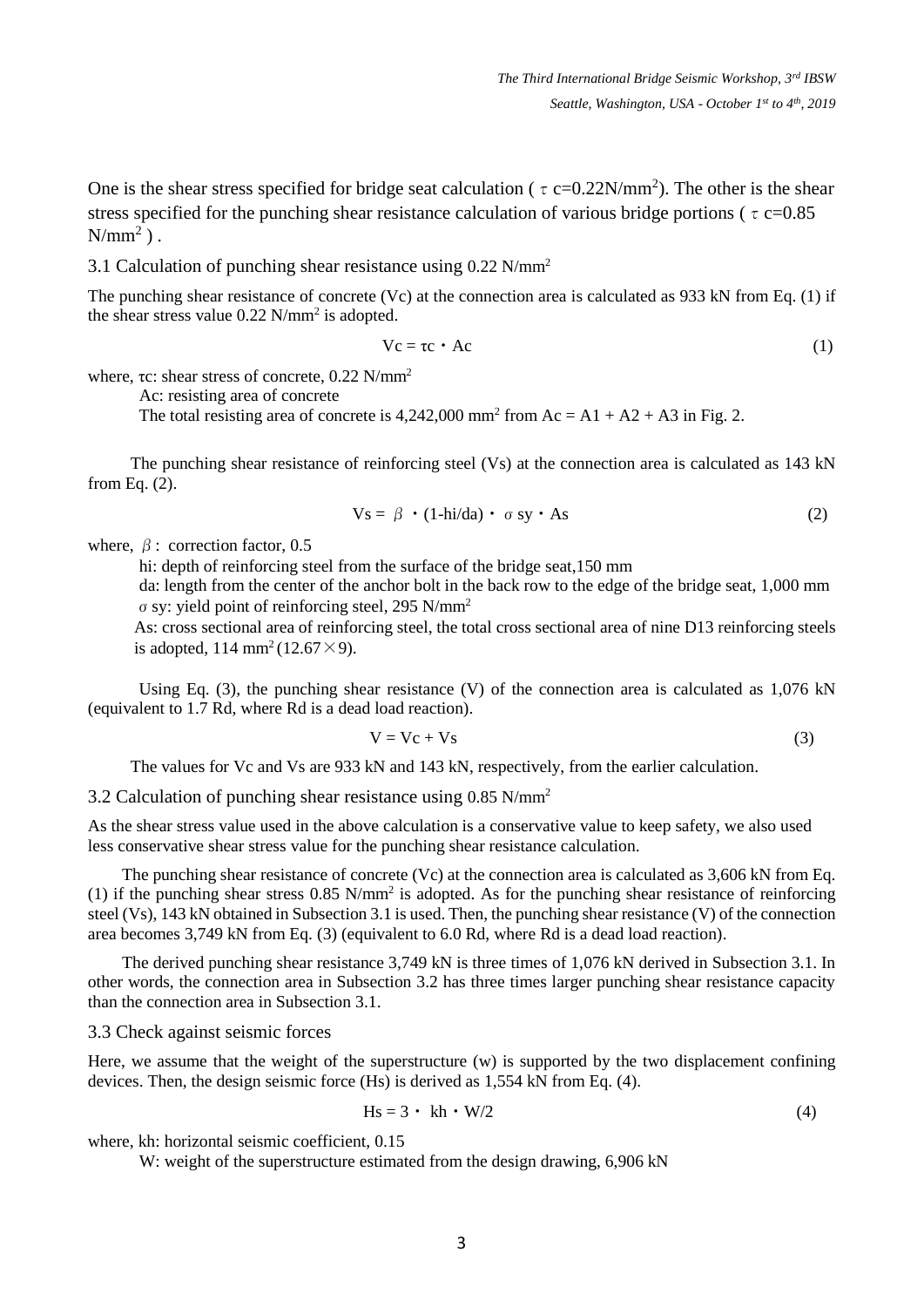If the derived design seismic force 1,554 kN is compared with the punching shear resistance of the connection area 1,076 kN which was derived in Subsection 3.1, it means that the displacement confining device will fail. On the other hand, if 1,554 kN is compared with the punching shear resistance of the connection area 3,749 kN which was derived in Subsection 3.2, it means that the displacement of the superstructure will be confined although cracking will occur to the displacement confining device.

#### 3.4 Estimation of allowable displacement

#### 1) *Clearance between the main girder and the displacement confining device*

There was an 11 cm clearance between them. A neoprene buffer  $(150 \times 900 \times 50$  mm) was inserted there. This space could accommodate displacements in case of an earthquake.

2) *Displacement of rocking piers*

The rocking pier shown in Fig. 3 is 245 cm in height. The allowable displacement of the rocking pier is obtained by Eq. (5).

$$
Dm = H \cdot \tan(\theta)
$$
 (5)

where, H: pier height, 245 cm

 $\theta$ : allowable rotation of pivot bearing, 0.06 (rad)

If 0.06 (rad) is adopted as the allowable rotation of pivot bearings based on the experiment conducted at the Railway Technical Research Institute, the rocking pier will fail when it is displaced 14.7 cm by reaching the rotation limit of the pivot bearing  $0.06$  (rad)  $^{[2]}$ .

3.5 Estimation of damage mechanism

Based on the above results, the damage mechanism of the bridge was estimated as follows:

- 1) The plate bearings on the bridge seat failed due to a large seismic force in the perpendicular direction.
- 2) The superstructure was displaced 11 cm and collided against the displacement confining device on the north side. The displacement confining device did not suffer a shear failure because the device, or a concrete block, was short in height. Instead, the colliding force was transferred to the connection area of the device and the bridge seat, and caused a punching shear failure at that position. As the colliding force was so large, the superstructure was further moved to the perpendicular direction.
- 3) The bridge collapsed when the rocking piers were displaced more than the allowable displacement 14.7 cm by exceeding the rotation limit of the pivot bearings 0.06 (rad).
- 4) Considering from this failure mechanism, the effective improvement measures are to increase the punching shear resistance of the device-bridge seat connection area and to increase the number of devices to be installed.

### **4. Outline of dynamic analysis**

There is a possibility that the cause of collapse of the Furyo Daiichi Bridge was not only the rotation of the rocking piers but also the insufficient strength of the displacement confining device at Abutment A1. To investigate this possibility, we performed dynamic analysis with a focus on the strengths of the horizontal displacement confining device and the plate bearings installed at the abutment. As the input waveforms, the waveforms of the main shock recorded at the nearby Mifune Interchange were used. According to the acceleration response spectrum, large acceleration occurred around 0.5 sec and 1.0 sec. Some researchers pointed out that the acceleration response at that location was the amplified response due to the effect of the ground conditions compared with the responses at other locations <sup>[3]</sup>. A 3D nonlinear beam model shown in Fig. 4 was employed for the analysis.

 A linear model was used to model all the abutments and piers, because there was no buckling damage to the steel pier columns and no shaking damage to the abutment body. A foundation spring (concentrated spring) was placed at the bottom of the abutments and piers. As the damping constant, 2% was adopted for the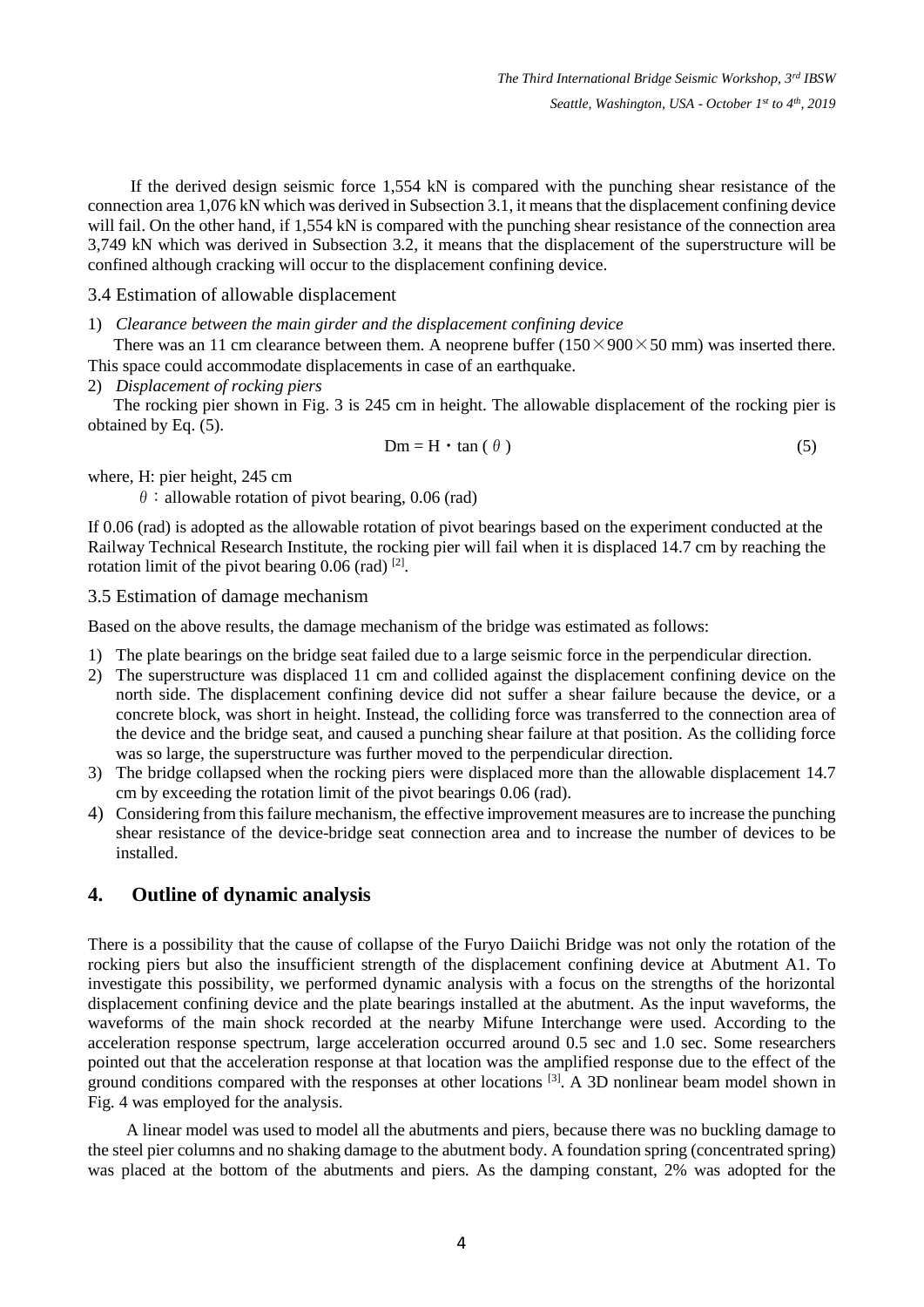substructure, and 20% for the foundation spring in view of the ground type, Type II - intermediate quality. Free rotation was assumed for the pivot bearings at the upper and lower ends of the pier columns. The viscous damping was set in proportion to the rigidity of each element.

 Fig. 5 shows the presumed relationship of nonlinear characteristics vs. actual behavior for the displacement confining device and the plate bearings at the abutment. The damage to the displacement confining device was said to be the ductile failure type in which shear reinforcing steels yielded progressively <sup>[4]</sup>. The model adopted was the type that can absorb energy through hysteresis damping, and the damping constant for each member was set as 0%. We adopted this model although it was unclear how much colliding energy would be absorbed by the rubber buffer and how much energy would dissipate after the failure of the plate bearings and the displacement confining device. The plate bearing resistance at Abutment A2 was about 1.7 times larger than the plate bearing resistance at Abutment A1 because the pier span length was not equal. Also, we did not set a collision spring in the axial direction because there was no trace of the girder-parapet collision in the axial direction <sup>[5]</sup>.

Table 1 shows the four analysis cases that used different strengths of the plate bearing and the displacement confining device as the parameters. It is because a nonlinear behavior of the plate bearing is difficult to express in the analysis model. Of the four analysis cases, Case 3 was assumed as the basic case showing a behavior closest to the actual behavior by taking the following into account: **a)** In an actual earthquake, the friction between the superstructure and the substructure would have a dominant effect after the failure of the plate bearing; and **b)** From the past experimental results, it was considered that the strength of the displacement confining device was close to the strength obtained by using 0.22 N/mm<sup>2</sup> as the shear stress value.

### **5. Analysis results of Case 3**

The analysis results of Case 3 (basic case) are explained here. Fig. 6 shows the time history response of the rotation of the pivot bearings installed at the upper and lower ends of Pier P2. The horizontal and vertical axes show the elapsed time and the rotation angle of the pivot bearings, respectively. The two parallel lines in Fig. 6 indicate the rotation angle 0.06 (rad) which is the rotation limit of the pivot bearings. The figure shows that the rotation angle of the pivot bearings exceeded the rotation limit 0.06 (rad) at 24.30 (sec). The figure also shows that the pivot bearings rotated to the obtuse angle side (south side) as well before the failure. Fig. 7 depicts the displacement of the entire bridge structure at 24.30 (sec) when the pivot bearings failed and the bridge collapsed. It is also the time when a large waveform appeared for the first time in the recorded waveform chart.

 Figs. 8 and 9 show the time history response of the plate bearings at Abutments A1 and A2, respectively, when subjected to seismic forces. The horizontal and vertical axes show the elapsed time and the horizontal force acting on the plate bearings, respectively. The parallel lines in those figures indicate the yield strength of the plate bearings. As the rigidity after the yielding point is set at 1/10000, the hysteresis curve follows the yield strength line even though the yield strength of the plate bearings has exceeded those lines.

Fig. 8 indicates that the plate bearings at Abutment A1 collided six times to the north and four times to the south, including small collisions, before the collapse of the bridge. Fig. 9 shows that the plate bearings at Abutment A2 collided three times to the north and four times to the south before the collapse of the bridge. On the other hand, the displacement confining device on the north side at Abutment A1 was damaged at 24.28 (sec) and fell off almost immediately with the bridge. Fig.10 shows the displacement of the piers P1 and P2 at 24.30 (sec). Fig.11 shows the displacement of the girders at Abutment A1 and Abutment A2 at 24.30 sec.

From the analysis results of Case 3, we found that the failure order of the bridge members at the Furyo Daiichi Bridge prior to the bridge collapse was: ① plate bearings at Abutment A1 (20.85 sec)  $\rightarrow$  2) Plate bearings at Abutment A2 (21.16 sec)  $\rightarrow$  3 displacement confining device on the north side at Abutment A1  $(24.28 \text{ sec}) \rightarrow \textcircled{4}$  pivot bearings at Pier P2 (24.30 sec). The analysis also reproduced the fact that no serious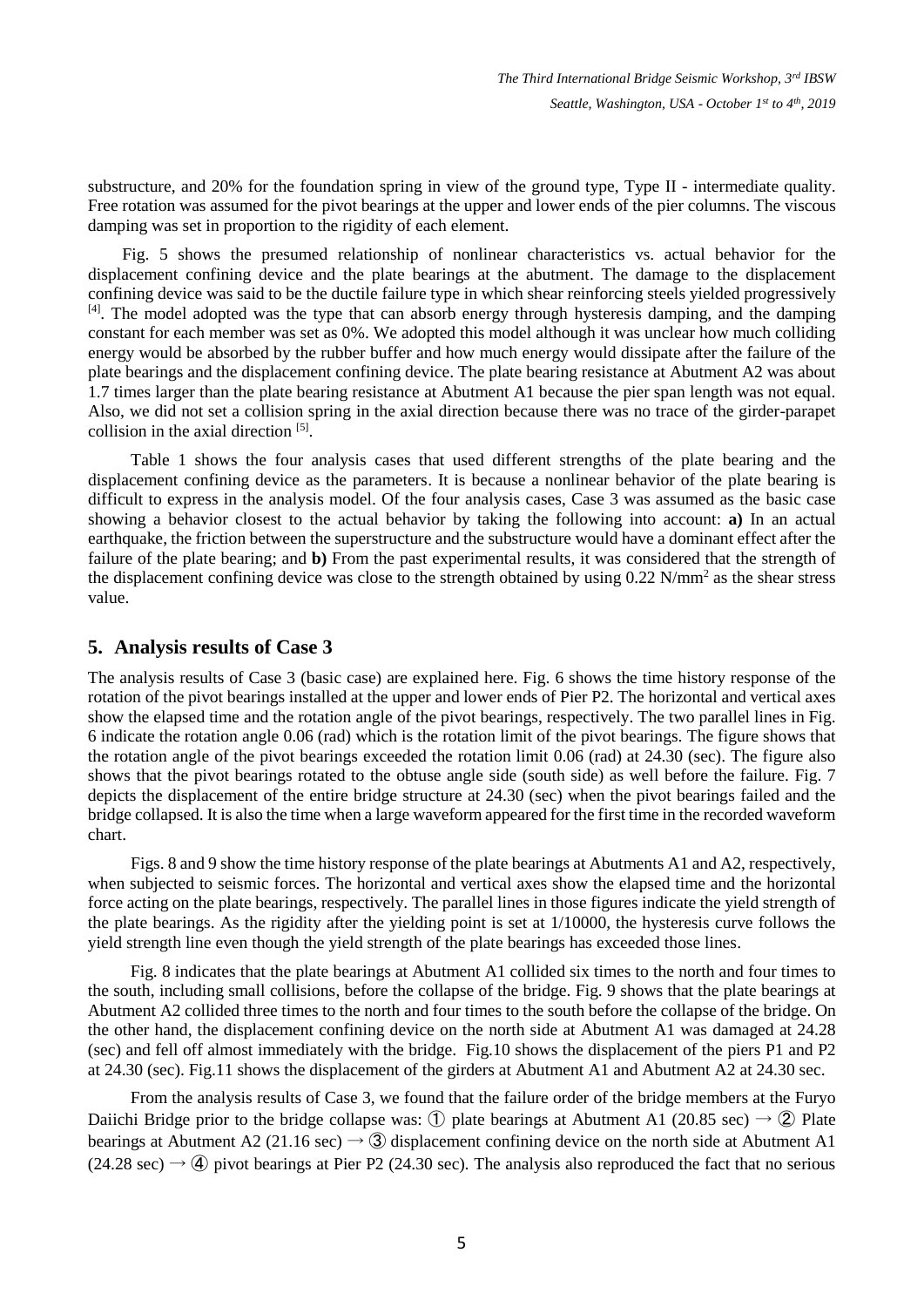damage had occurred to the displacement confining device on the south side of Abutment A1 during the earthquake <sup>[5]</sup>. This in turn means that our dynamic analysis captured the actual failure process rather well.

Fig. 12 describes the time history response of the end portion of the superstructure at Abutment A1 under seismic forces. The horizontal and vertical axes show the elapsed time and the horizontal displacement in the perpendicular direction, respectively. The horizontal displacement moved back and forth before the bridge collapse time of 24.30 sec. At 24.30 sec, the displacement at Abutment A1 was 158 mm and the displacement at Abutment A2 was 144mm, as shown in Fig. 7 and 11. The end portion of the superstructure was moved to the north significantly due to the effect of not only the rotational motion but also the large acting force to the north. This suggests that a displacement confining device with sufficient strength should be installed on both sides of the main girder at both abutments without regard to whether there is a skew angle or not.

# **6. Conclusions**

We conducted a dynamic analysis to investigate the damage mechanism of the Furyo Daiichi Bridge that collapsed in the 2016 Kumamoto Earthquake due to the failure of the rocking piers. The following conclusions were drawn from the analysis results:

- 1) The most probable damage process derived from the dynamic analysis is: the superstructure was displaced when the plate bearings and the displacement confining device on Abutment A1 were damaged. Immediately after that, the pivot bearings on the rocking piers lost a vertical load support function by exceeding a rotation limit, which caused the collapse of the bridge.
- 2) According to the analysis results, the damage to the plate bearings and the displacement confining device at Abutment A1 was caused, not only by the rotation of the superstructure due to a skew angle, but also by the movement of the superstructure to the perpendicular direction due to the seismic force.
- 3) The superstructure is often moved back and forth in the perpendicular direction when subjected to seismic forces. Therefore, as the improvement measures for this type of bridge we propose to increase the punching shear resistance of the connection area of a displacement confining device and the bridge seat, and to increase the installation of displacement confining devices to all four positions, on both sides of the main girder at both abutments.

# **7. References**

- [1] The Japan Road Association (2012): *Specifications for Highway Bridges, Part IV - Substructures.*
- [2] Ikeda M, Shiba H, Yoshida N, Kuroda T (2011): Evaluation of earthquake resistance and reinforcement method of the steel bridges of old type adopting pivot bearings. *Quarterly Report of Railway Technical Research Institute (RTRI)*, 25 (2) 23-28.
- [3] Toyomasu A, Goto H, Sawada S, Takahashi Y (2017): Generation mechanism behind the strong velocity recorded at Mifune Interchange on Kyushu Expressway during the 2016 Kumamoto Earthquake. *Fall Convention of the Seismological Society of Japan.*
- [4] Nishi T, Todoroki S, Tadokoro T, Shindo Y (2015): Study on the failure mechanism of concrete around the square steel stopper. *Proceedings of the Japan Concrete Institute*, 37 (2), 1-6.
- [5] National Institute for Land and Infrastructure Management, Public Works Research Institute (2017): *Technical Note – Report on damage to infrastructures by the 2016 Kumamoto Earthquake*.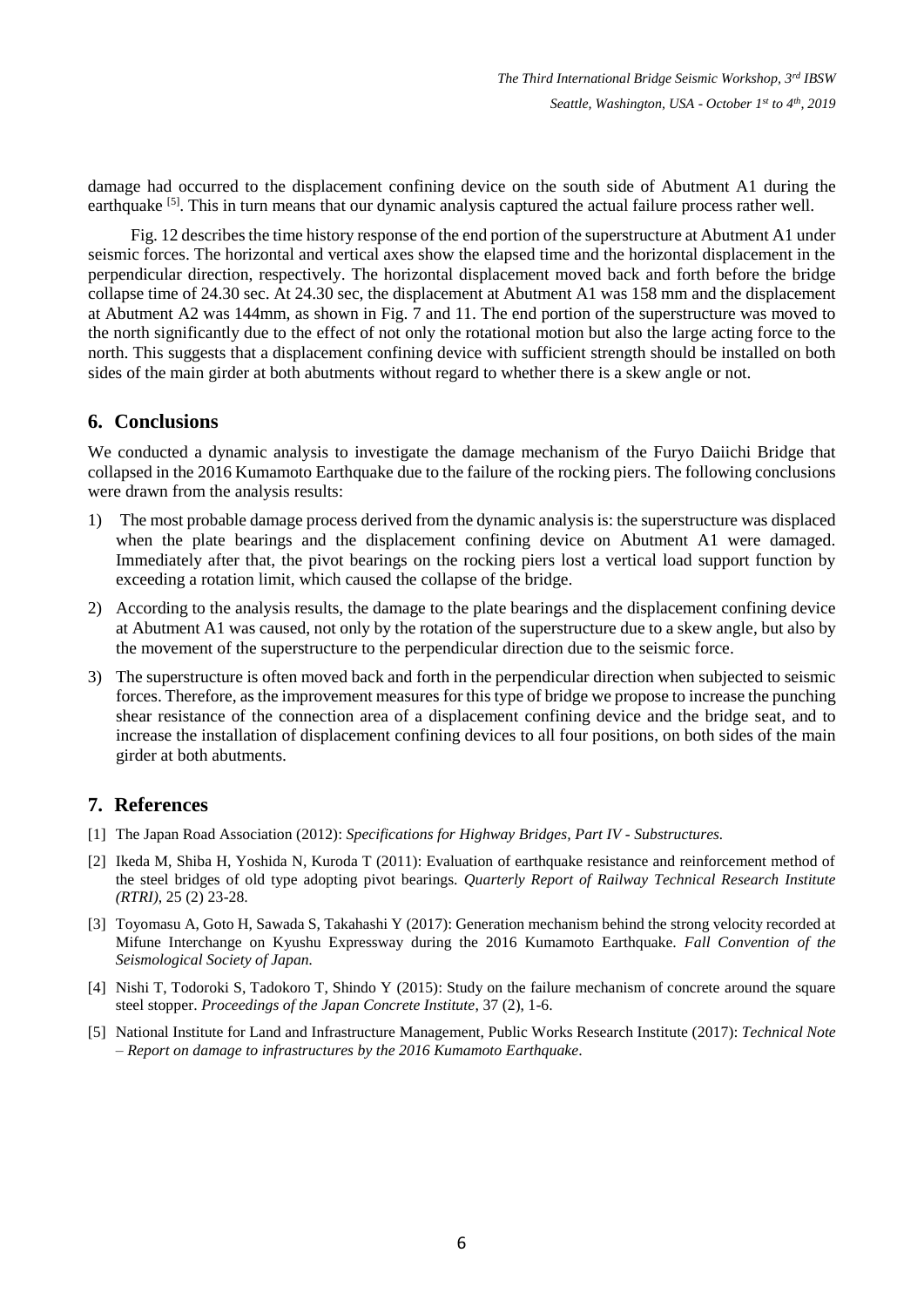*The Third International Bridge Seismic Workshop, 3rd IBSW Seattle, Washington, USA - October 1 st to 4th , 2019*





Photo 1 Collapsed bridge near Abutment A1 Photo 2 Damage to the displacement confining device



North side

Fig. 1 Plan view of the Furyo Daiichi Bridge before and after the earthquake.





Fig. 2 Planes of punching shear failure Fig. 3 Cross sectional view of the rocking pier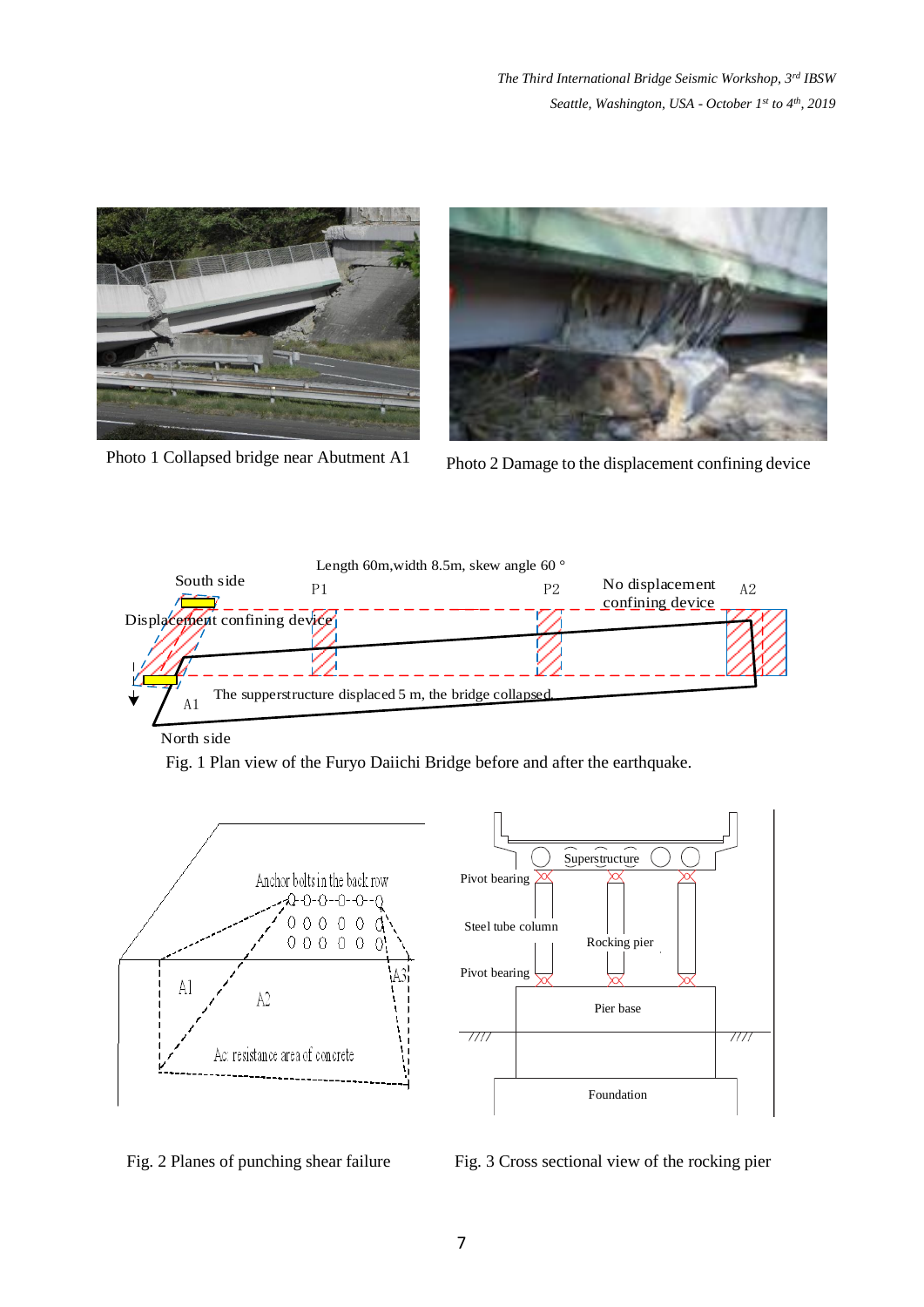*The Third International Bridge Seismic Workshop, 3rd IBSW Seattle, Washington, USA - October 1 st to 4th , 2019*



Fig. 4 Analysis model





| Table 1 Analysis cases |  |
|------------------------|--|
|                        |  |

| Case                   | Strength of the bearing                                     | Strength of the device                                                               | Remarks                                                                |
|------------------------|-------------------------------------------------------------|--------------------------------------------------------------------------------------|------------------------------------------------------------------------|
| Case 1                 | of<br>(friction)<br>Rd<br>$0.6^{\circ}$<br>concrete planes) | 6.0 Rd (when shear stress<br><sup>1</sup> S<br>assumed as $0.85$ N/mm <sup>2</sup> ) | The design strength of the confining<br>device is evaluated.           |
| Case 2                 | 1.8 Rd (strength of bearing)<br>side block)                 | 6.0 Rd (when shear stress<br><b>1S</b><br>assumed as $0.85$ N/mm <sup>2</sup> )      | The strengths of the bearing $\&$<br>device are evaluated most highly. |
| Case 3<br>(Basic case) | (friction)<br>of<br>Rd<br>$0.6^{\circ}$<br>concrete planes) | 1.7 Rd (when shear stress is<br>assumed as $0.22$ N/mm <sup>2</sup> )                | The case that shows the behavior<br>closest to the actual behavior     |
| Case 4                 | 1.8 Rd (strength of bearing)<br>side block)                 | 1.7 Rd (when shear stress is<br>assumed as $0.22$ N/mm <sup>2</sup> )                | The actual strength of the bearing<br>side block is evaluated.         |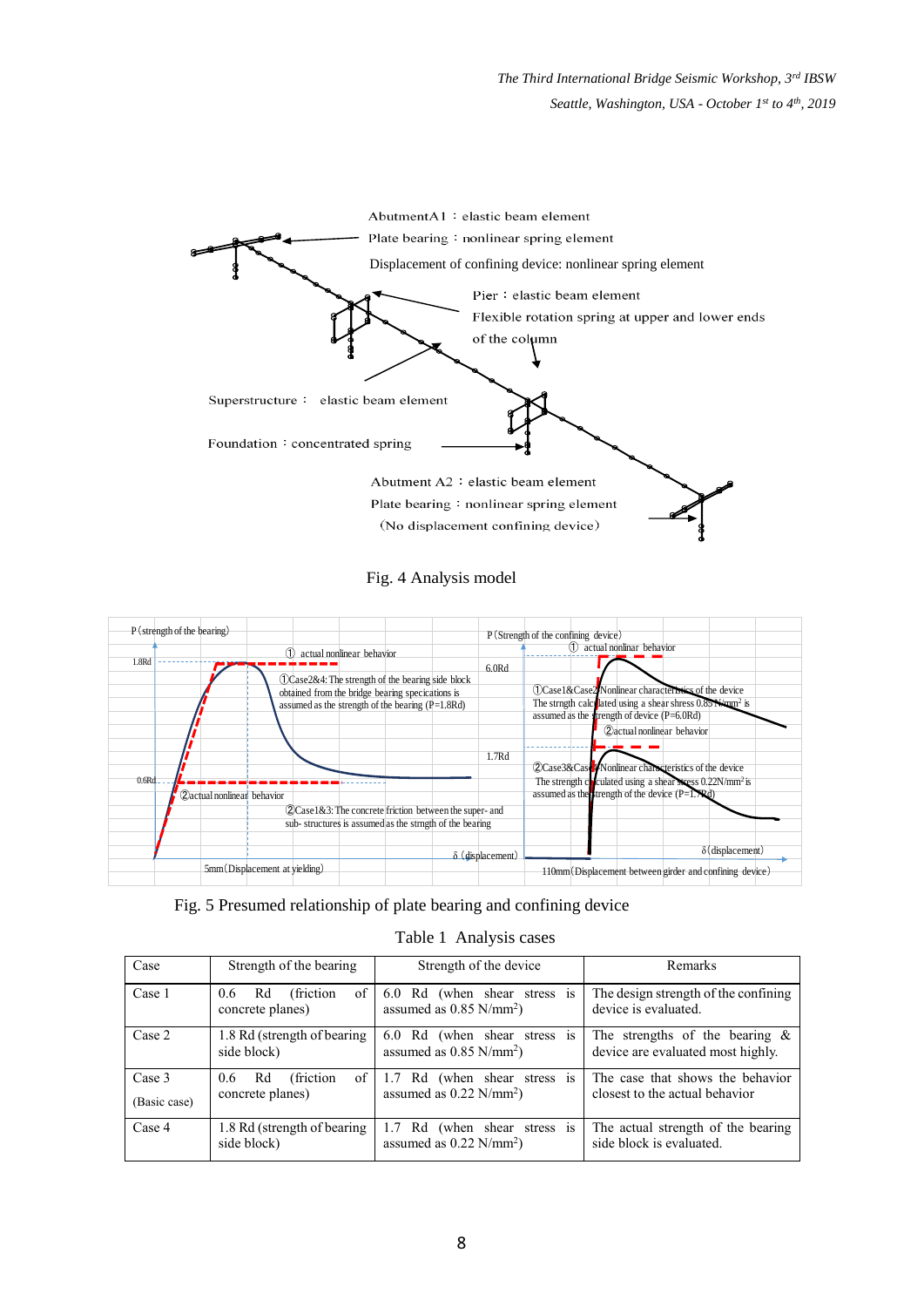

Fig. 6 Time history response of pivot bearings at rocking pier P2 (Case3)



Fig. 7 Displacement of the entire bridge at 24.30 (sec) when pivot bearings failed (Case3)



Fig. 8 Time history response of the plate bearing at abutment A1 (Case3)